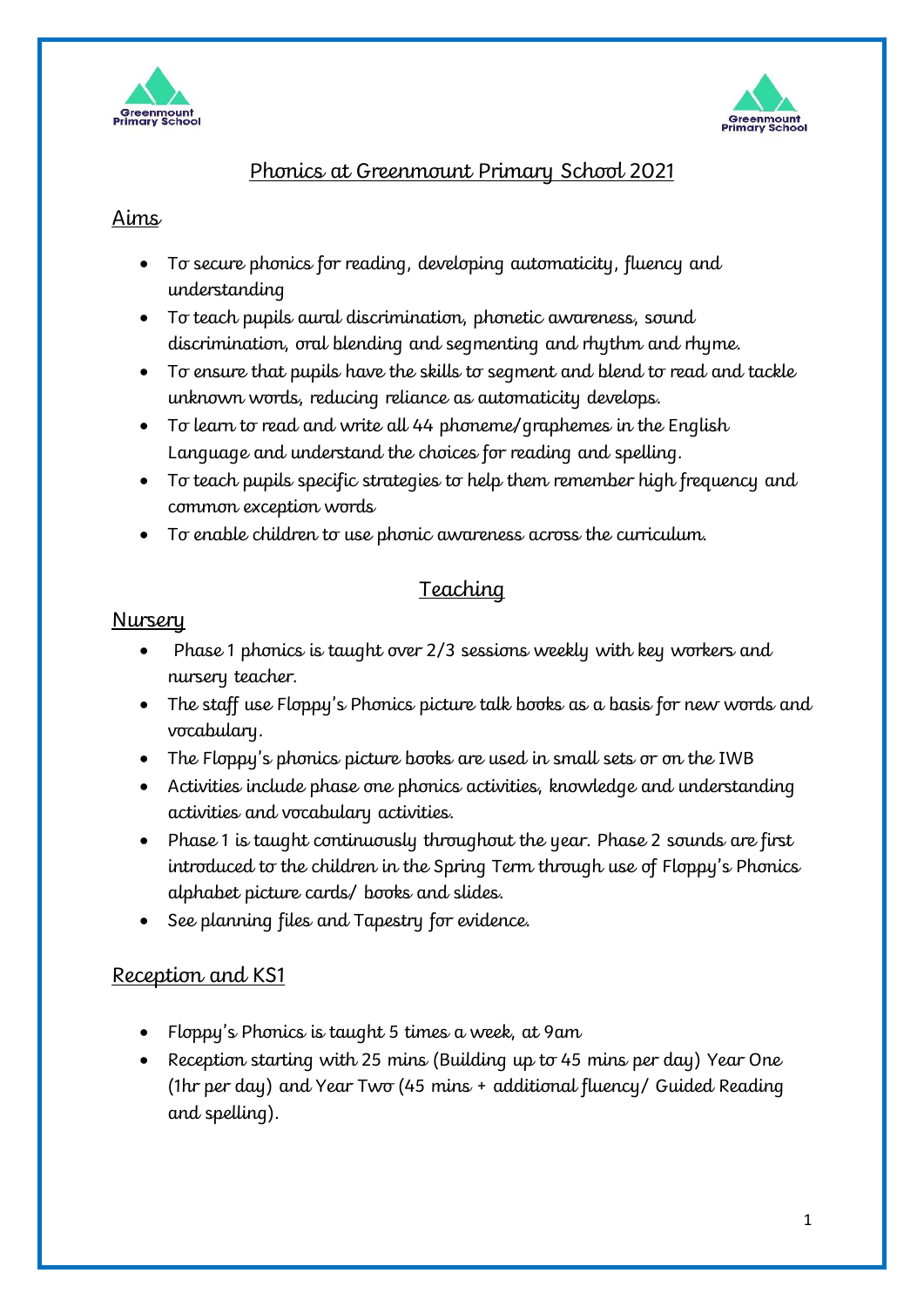- Children are grouped by ability groupings with 'spotlight children' having additional support within lessons and during afternoon 'keep up sessions' where we provide targeted support to fill gaps.
- The majority of children will be taught by their main class teacher and other groups are taken by trained 'Reading Teachers'
- Additional phonics boosting takes place in small groups daily to enable all children to 'keep up'
- All children have a 'Speed sounds' recap from the morning after lunch at 1pm and in Year One and Year 2 they apply the reading routine to real and pseudo words.
- We try to ensure that all children are taught in a Teaching V to enable to Reading Teacher to ensure 100% participation and give feedback immediately or support where needed.

# Lesson Format Reception:

## Day One Input on carpet:

- Recap sounds using sound cards. (carefully identified and delivered by teacher)
- Introduce key card (Lots of repetition) My turn/ Your turn- Make strong links to the grapheme/ phoneme and picture.
- Practise of the reading routine (My turn/ Your turn)
- Picture talk- children- in brief what is happening?
- Picture talk adult led- Say the word and say the sentence. My turn/ Your turn
- For 2/3 words ask where the new sound comes (beg, mid, end?)
- Show the children how to use the reading routine on the board
- Practise blending and segmenting a few words.
- Children practise the reading routine out loud. (Use Reading fingers pointing at texts for this)
- Ask children to use their phonics fingers and count the sounds- where can we hear…? Draw 2/3 letter lines and write the words that are on the original key card.

# Teaching Day 2:

- Speedy sounds
- Model reading words on the back of the card
- Spelling practise
- Blending and segmenting practise with letter tiles and pocket chart.
- Children read the cumulative texts (Once they learn ck) and practise writing.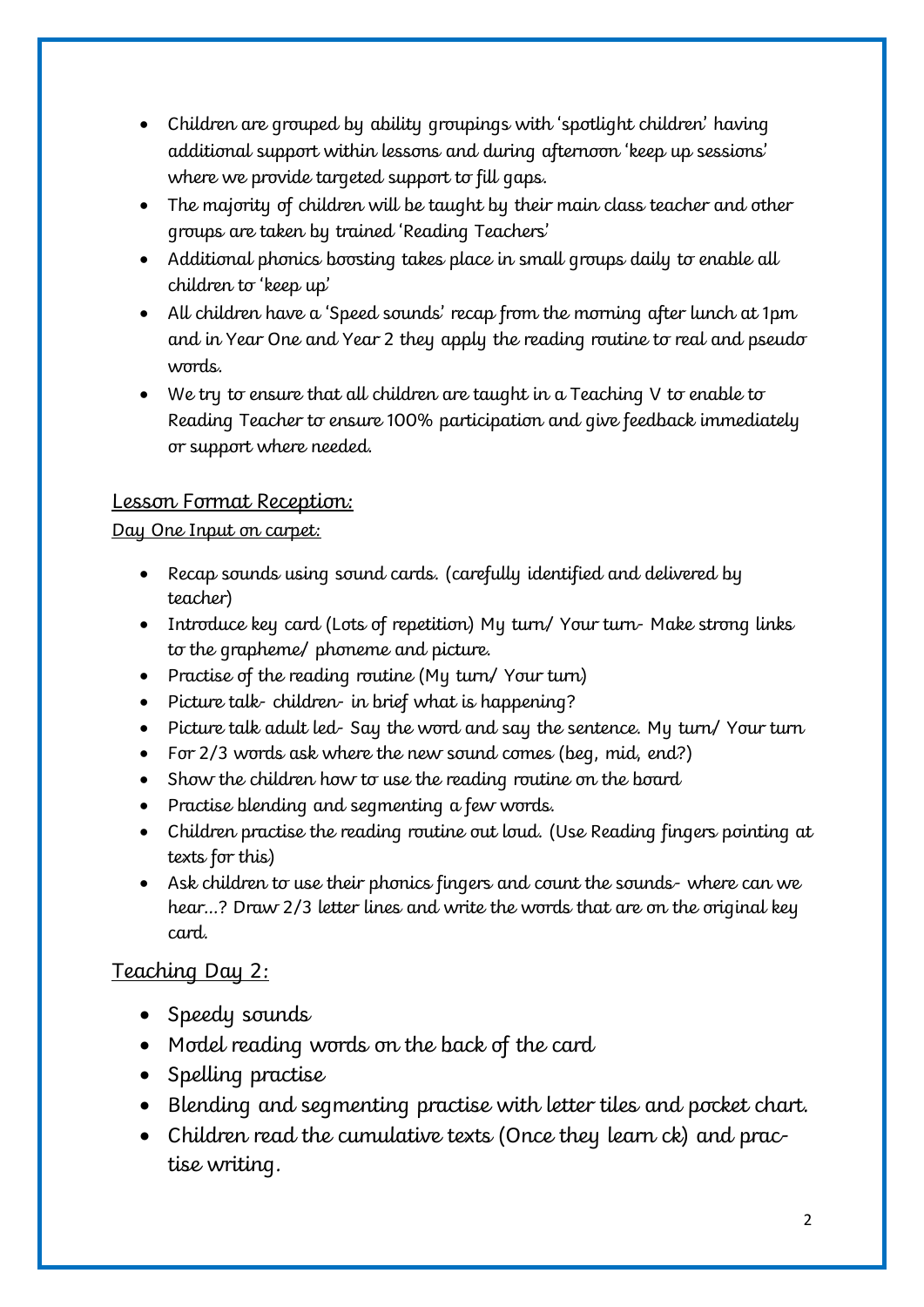# Year One Teaching of Phonics- (One new sound each day)

- Recap sounds using card pack- speedy so that children have lots of opportunities to revise and rehearse.
- Introduce key card (Lots of repetition) My turn/ Your turn
- Model reading 3 words on the back looking for the new sound in the word and then blending and segmenting. (Our Reading Routine)
- Picture talk- children- in brief what is happening?
- Picture talk adult led- Say the word and say the sentence. My turn/ Your turn
- For 2/3 words ask where the new sound comes
- Modelled reading of the reading routine on the board.
- Children use the partner practise books to practise their reading routine. They do the reading routine three times- once out loud, once in their head and once without overt sounding and blending.
- Ask children to use their phonics fingers and count the sounds-where can we hear...? Draw 2/3 letter lines and write the words that are on the original key card.
- Children write the word as a word without any gaps between sounds.
- Read and decode sentences (Cumulative texts)- circle words you don't understand and discuss as a class.
- Cumulative text to be used each day highlight sounds and then read and re-read the sentence with increasing fluency.

NB- Spotlight children to sit at the front- HA at the back- partners to be grouped by ability.

# Common Exception or Tricky Words

These are words in which the English spelling code works in an unusual or uncommon way. They are not words that phonics 'doesn't work,' for but they may be exceptions to spelling rules or words that use a particular combination of letters to represent sound patterns in a rare or unique way.

The teacher introduces any common exception words when reading aloud cumulative sentences in phonics sessions and teaches the reading of these words during short timetabled slots during the week.

Children are given opportunities to practise these as flashcards or slides and are expected to read ones that have been introduced quickly.

These words are sent home in book bags and the children are tested on these each week

#### 1:1 Readers

Children read 1:1 with an adult each week and year 6 Reading Champions visit classes daily to boost skills for reading and understanding of the text. We also use partnership/ parent/ grandparent/ governor volunteers to act as excellent role models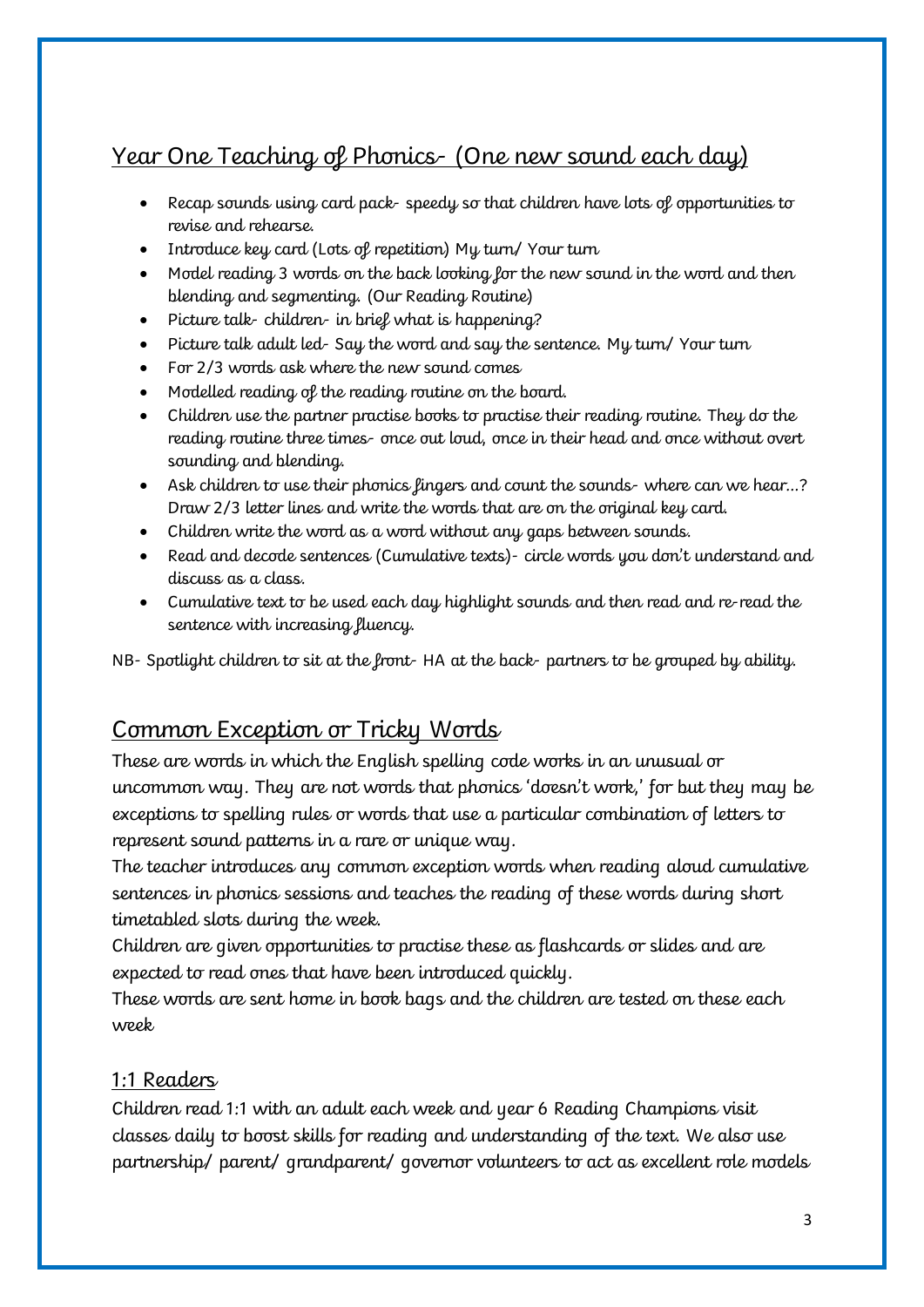and share their love of books. Books and book bags are sent home each night and every pupil has a reading record to enable school/ parent communication. In Reception and KS1 children receive rewards when they read at home and this is communicated in the reading record. Children move up the mountain and receive a prize when they reach a certain amount of times.

#### Catch up

Reception, Year 1 and Y2 pupil receive additional catch up in the afternoons. Here they practise speedy sounds, re-read words taught during the morning phonics session and practise their independent blending and segmenting skills.

## Monitoring and Assessment

Testing takes place half termly on the phonemes and high frequency words taught and on blending and segmenting skills using Floppy's phonics trackers. The test results are analysed by the Reading Leader and class teachers and next steps for each child are put into place.

In Year Once pupils are also assessed on the PSC at the end of each term and tracked accordingly. We know which children are on track and can target children as a result of these tests.

#### Assessment and Reporting

Each year group will have a half termly summative assessment on the phonemes and common exception words taught, and their blending, segmenting reading and spelling skills.

All pupils in Year One will be screened using the Statutory Assessment materials, over a set week in June. This consists of 40 words for the pupils to read on an individual basis to their teacher. Twenty words are 'real,' twenty are pseudo/nonsense words. If a pupil in Year One does not achieve the national threshold, they will be retested when they are in Year Two. This Data will be submitted to the Local Authority.

# Home/ School Partnership- Parental Involvement

- Reading workshops are provided for parents to come in and learn about the way that phonics is taught. Children visit the event with parents and model a phonics lesson to them. Teachers are given the opportunity to offer advice for supporting phonics at home.
- In addition to this phonics folders go home every Friday in KS1 enabling children to practise work they have done in class that week.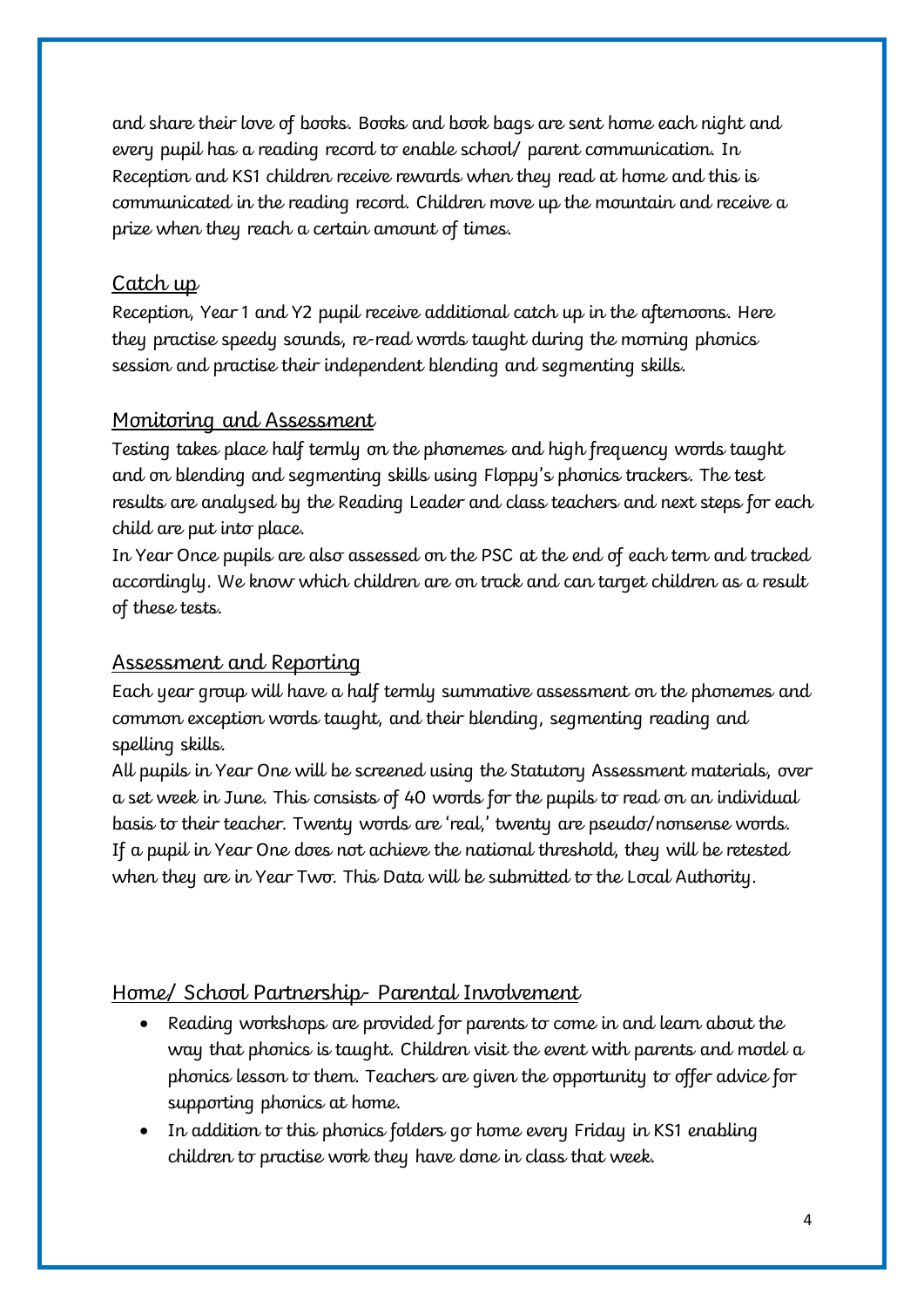- Children read Floppy's phonics texts that are carefully matched to their phonics skill and ability and a member of staff reads the book with the child before it goes home to ensure that the child is able to read the text and feels confident.
- Parents attend bedtime storytimes and reading focussed stay and play to encourage reading at home.
- Homework reminders are given verbally, in homework books, and through letters and text reminders.

# Equal Opportunities

All children should be given equal opportunities to develop their English abilities regardless of race, gender, religion, ethnic group, culture or ability.

## Special Needs

Children who are on the SEND register and who have specific educational needs will be planned for in KS1 and offered phonics catch up in KS2. These children will be supported by SENCO and teachers advised.

#### ICT

Children have access to classroom mini laptops- Asus and interactive whiteboards with Floppy's phonics games and resources.

The school will be supporting parents and children in accessing the E books allocated to them with Phonics Bug and Bug Club and the school has issued information about supportive online games and websites available to help children develop their phonics skills at home.

# Time and organisation

X 5 45/ 1 hour minute sessions daily (Reception and Key Stage 1)

- X 5 10 minute sessions daily for catch up (Reception and Key Stage 1)
- x 1 weekly 1:1 read with TA or Reading Champion
- x 4 Guided Reading sessions weekly (Key Stage 1)

x 5 half hourly literacy sessions

- Children across the key stage and in EYFS will be taught phonics in a teaching V facing the reading teacher.
- Spotlight children will sit in central spots to receive additional support where needed.
- Children will be taught to sit as readers correctly in their chair and with their feet on the floor, fingers ready to follow the text.
- When reading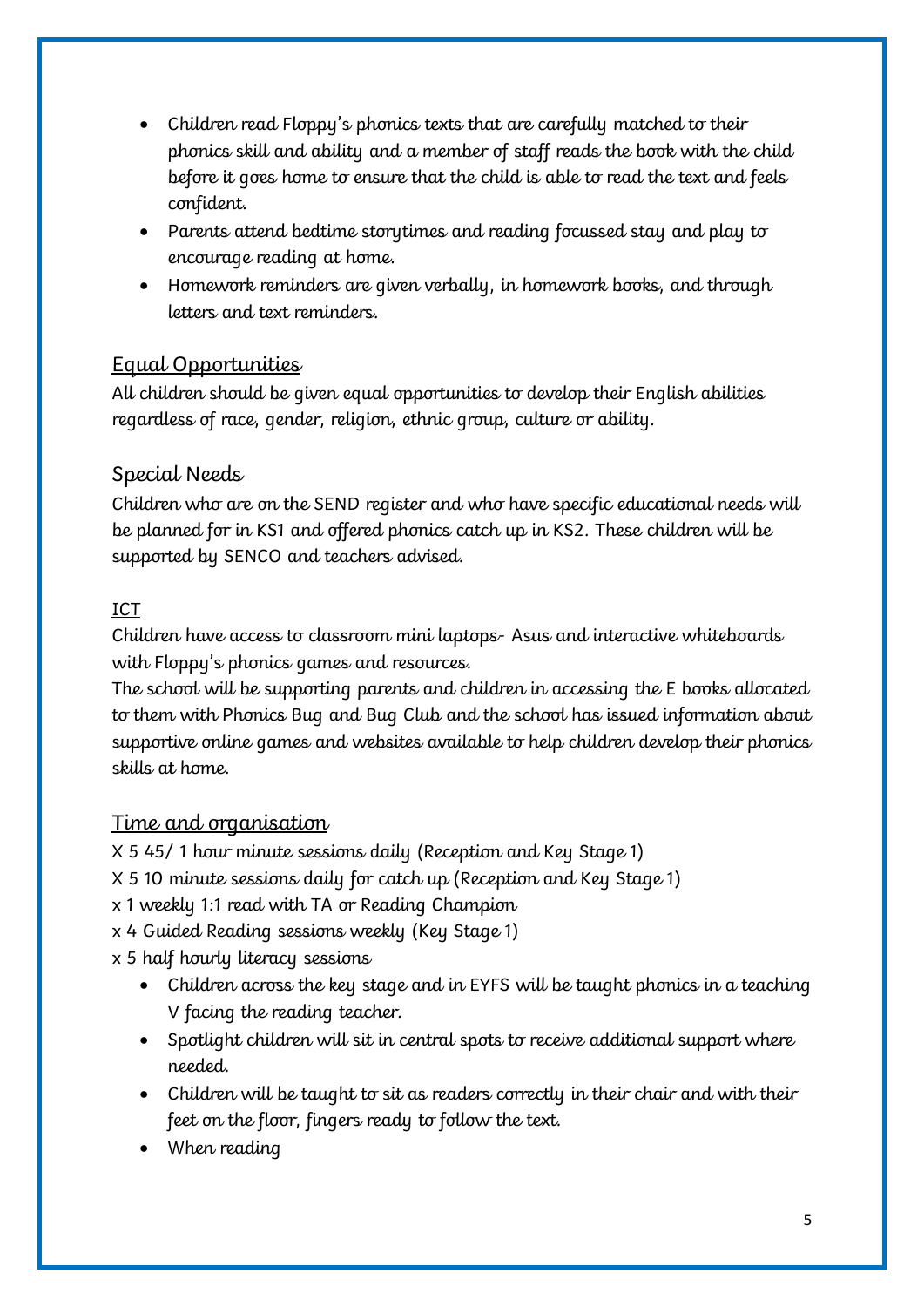#### Resources

All reading teachers will be fully resourced during phonics teaching and be responsible for the maintenance of these resources.

Reading schemes: Floppy's Phonics

Teacher's handbook

Online resources for teaching

**Worksheets** 

**Books** 

Matched fully decodable books

Cumulative texts

Phonics frieze

Flashcards

Letter tiles

Phonics pocket

Phonics homework wallet

Spelling phonics books year one and year 2

Class Library

# The Role of the Headteacher

- To ensure that the National Curriculum is implemented.
- To encourage and support the subject leaders approach to English development across the Curriculum.
- To support and encourage all staff in the teaching of English.
- To promote English in school.
- To make necessary resources available to enable the development of English.

# The Role of the Subject Leader

- To promote English across school.
- To provide good examples of the teaching of Phonics in the classroom.
- To make resources available.
- To plan for future development through action plans.
- To review and monitor the planning and teaching of Phonics.
- To work alongside staff when required.
- Attend relevant courses and give information back to staff.
- Arrange INSET courses for staff.
- Support colleagues
- Encourage parental involvement.